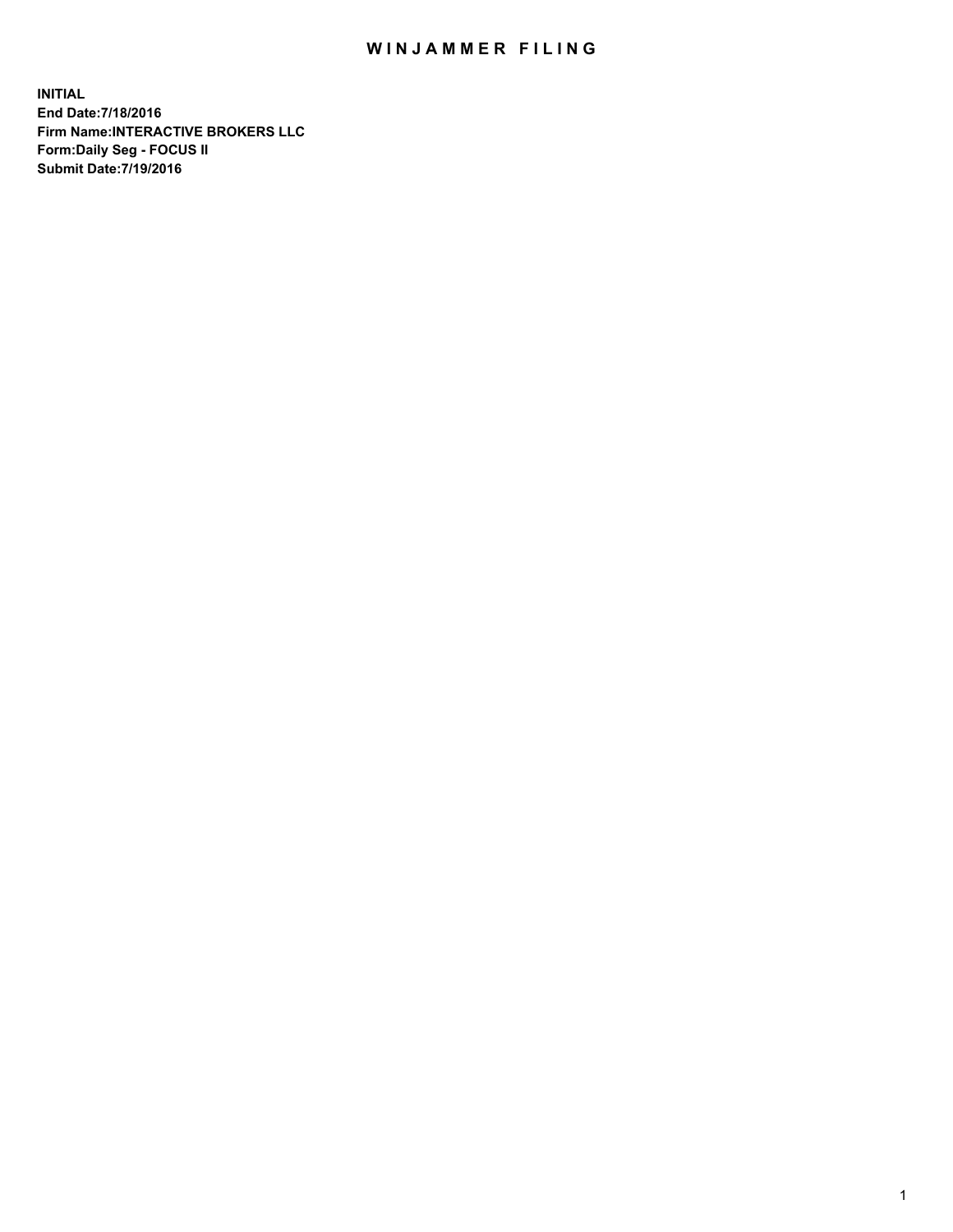## **INITIAL End Date:7/18/2016 Firm Name:INTERACTIVE BROKERS LLC Form:Daily Seg - FOCUS II Submit Date:7/19/2016 Daily Segregation - Cover Page**

| Name of Company<br><b>Contact Name</b><br><b>Contact Phone Number</b><br><b>Contact Email Address</b>                                                                                                                                                                                                                          | <b>INTERACTIVE BROKERS LLC</b><br>James Menicucci<br>203-618-8085<br>jmenicucci@interactivebrokers.c<br>om |
|--------------------------------------------------------------------------------------------------------------------------------------------------------------------------------------------------------------------------------------------------------------------------------------------------------------------------------|------------------------------------------------------------------------------------------------------------|
| FCM's Customer Segregated Funds Residual Interest Target (choose one):<br>a. Minimum dollar amount: ; or<br>b. Minimum percentage of customer segregated funds required:%; or<br>c. Dollar amount range between: and; or<br>d. Percentage range of customer segregated funds required between:% and%.                          | $\overline{\mathbf{0}}$<br>0<br>155,000,000 245,000,000<br>0 <sub>0</sub>                                  |
| FCM's Customer Secured Amount Funds Residual Interest Target (choose one):<br>a. Minimum dollar amount: ; or<br>b. Minimum percentage of customer secured funds required:%; or<br>c. Dollar amount range between: and; or<br>d. Percentage range of customer secured funds required between:% and%.                            | $\overline{\mathbf{0}}$<br>$\overline{\mathbf{0}}$<br>80,000,000 120,000,000<br>00                         |
| FCM's Cleared Swaps Customer Collateral Residual Interest Target (choose one):<br>a. Minimum dollar amount: ; or<br>b. Minimum percentage of cleared swaps customer collateral required:% ; or<br>c. Dollar amount range between: and; or<br>d. Percentage range of cleared swaps customer collateral required between:% and%. | $\overline{\mathbf{0}}$<br>$\overline{\mathbf{0}}$<br>0 <sub>0</sub><br><u>00</u>                          |

Attach supporting documents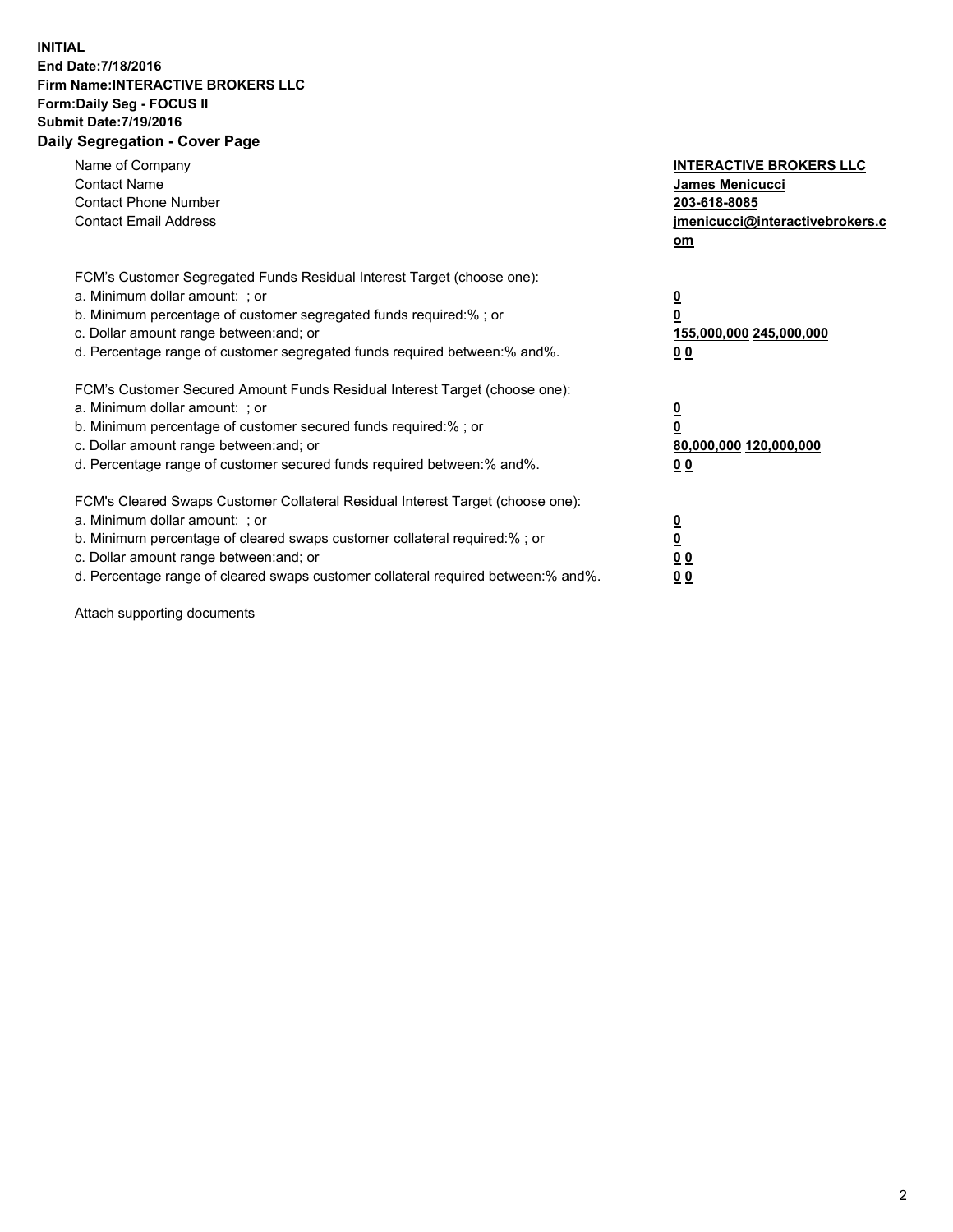## **INITIAL End Date:7/18/2016 Firm Name:INTERACTIVE BROKERS LLC Form:Daily Seg - FOCUS II Submit Date:7/19/2016 Daily Segregation - Secured Amounts**

| Daily Ocglegation - Occarea Anioants                                                        |                                                |
|---------------------------------------------------------------------------------------------|------------------------------------------------|
| Foreign Futures and Foreign Options Secured Amounts                                         |                                                |
| Amount required to be set aside pursuant to law, rule or regulation of a foreign            | $0$ [7305]                                     |
| government or a rule of a self-regulatory organization authorized thereunder                |                                                |
| Net ledger balance - Foreign Futures and Foreign Option Trading - All Customers             |                                                |
| A. Cash                                                                                     | 340,453,763 [7315]                             |
| B. Securities (at market)                                                                   | $0$ [7317]                                     |
| Net unrealized profit (loss) in open futures contracts traded on a foreign board of trade   | 14,056,138 [7325]                              |
| Exchange traded options                                                                     |                                                |
| a. Market value of open option contracts purchased on a foreign board of trade              | <b>528,149</b> [7335]                          |
| b. Market value of open contracts granted (sold) on a foreign board of trade                | -294,193 [7337]                                |
| Net equity (deficit) (add lines 1.2. and 3.)                                                | 354,743,857 [7345]                             |
| Account liquidating to a deficit and account with a debit balances - gross amount           | 76,066 [7351]                                  |
| Less: amount offset by customer owned securities                                            | 0 [7352] 76,066 [7354]                         |
| Amount required to be set aside as the secured amount - Net Liquidating Equity              | 354,819,923 [7355]                             |
| Method (add lines 4 and 5)                                                                  |                                                |
| Greater of amount required to be set aside pursuant to foreign jurisdiction (above) or line | 354,819,923 [7360]                             |
| 6.                                                                                          |                                                |
| FUNDS DEPOSITED IN SEPARATE REGULATION 30.7 ACCOUNTS                                        |                                                |
| Cash in banks                                                                               |                                                |
| A. Banks located in the United States                                                       | 8,200,000 [7500]                               |
| B. Other banks qualified under Regulation 30.7                                              | 0 [7520] 8,200,000 [7530]                      |
| Securities                                                                                  |                                                |
| A. In safekeeping with banks located in the United States                                   | 388,638,700 [7540]                             |
| B. In safekeeping with other banks qualified under Regulation 30.7                          | 0 [7560] 388,638,700 [7570]                    |
| Equities with registered futures commission merchants                                       |                                                |
| A. Cash                                                                                     | $0$ [7580]                                     |
| <b>B.</b> Securities                                                                        | $0$ [7590]                                     |
| C. Unrealized gain (loss) on open futures contracts                                         | $0$ [7600]                                     |
| D. Value of long option contracts                                                           | $0$ [7610]                                     |
| E. Value of short option contracts                                                          | 0 [7615] 0 [7620]                              |
| Amounts held by clearing organizations of foreign boards of trade                           |                                                |
| A. Cash                                                                                     | $0$ [7640]                                     |
| <b>B.</b> Securities                                                                        | $0$ [7650]                                     |
| C. Amount due to (from) clearing organization - daily variation                             | $0$ [7660]                                     |
| D. Value of long option contracts                                                           | $0$ [7670]                                     |
| E. Value of short option contracts                                                          | 0 [7675] 0 [7680]                              |
| Amounts held by members of foreign boards of trade                                          |                                                |
| A. Cash                                                                                     | 73,163,442 [7700]                              |
| <b>B.</b> Securities                                                                        | $0$ [7710]                                     |
| C. Unrealized gain (loss) on open futures contracts                                         | 5,259,385 [7720]                               |
| D. Value of long option contracts                                                           | 528,159 [7730]                                 |
| E. Value of short option contracts                                                          | <mark>-294,194</mark> [7735] 78,656,792 [7740] |
| Amounts with other depositories designated by a foreign board of trade                      | 0 [7760]                                       |
| Segregated funds on hand                                                                    | $0$ [7765]                                     |
| Total funds in separate section 30.7 accounts                                               | 475,495,492 [7770]                             |
| Excess (deficiency) Set Aside for Secured Amount (subtract line 7 Secured Statement         | 120,675,569 [7380]                             |
| Page 1 from Line 8)                                                                         |                                                |
| Management Target Amount for Excess funds in separate section 30.7 accounts                 | 80,000,000 [7780]                              |
| Excess (deficiency) funds in separate 30.7 accounts over (under) Management Target          | 40,675,569 [7785]                              |
|                                                                                             |                                                |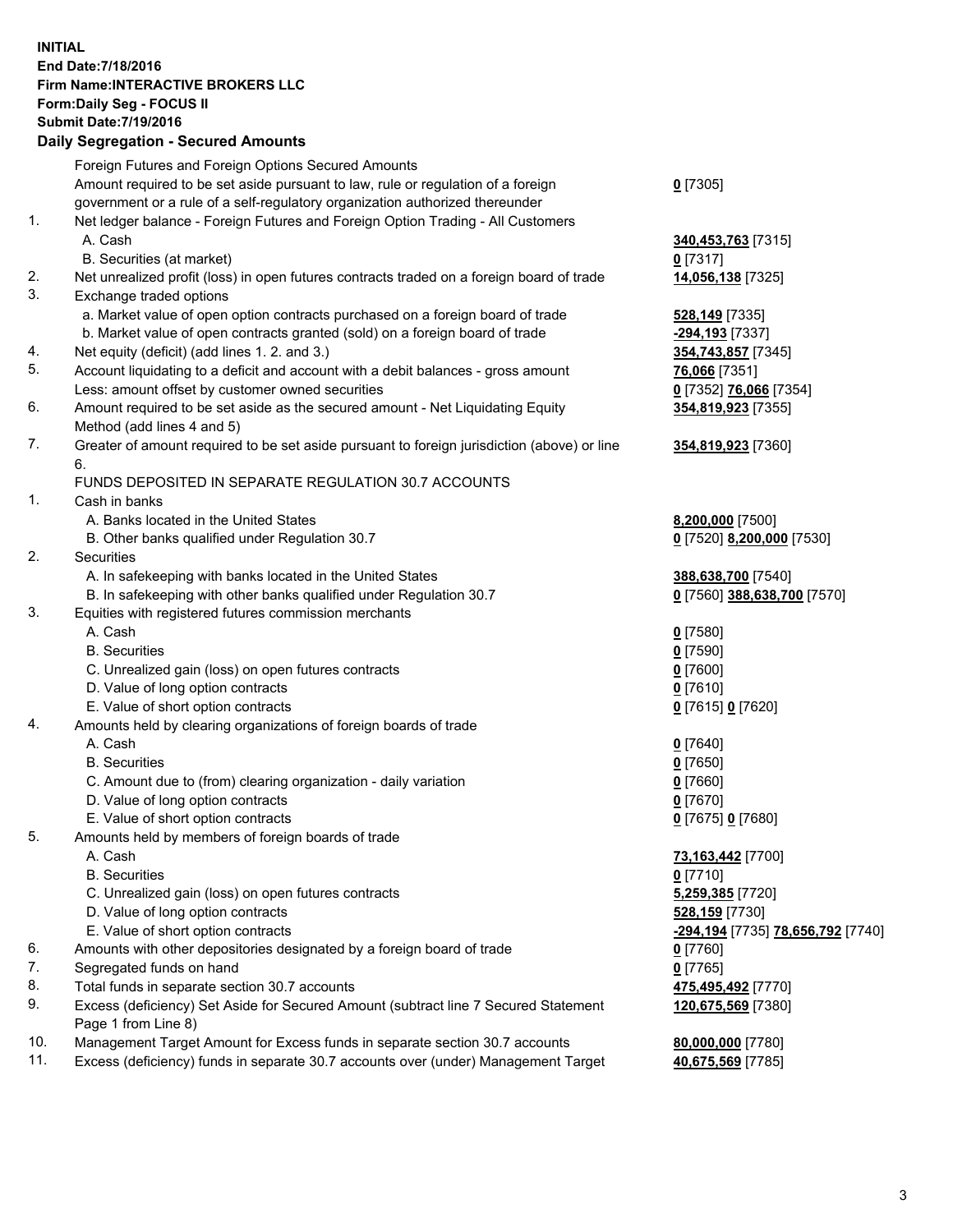**INITIAL End Date:7/18/2016 Firm Name:INTERACTIVE BROKERS LLC Form:Daily Seg - FOCUS II Submit Date:7/19/2016 Daily Segregation - Segregation Statement** SEGREGATION REQUIREMENTS(Section 4d(2) of the CEAct) 1. Net ledger balance A. Cash **3,056,862,755** [7010] B. Securities (at market) **0** [7020] 2. Net unrealized profit (loss) in open futures contracts traded on a contract market **-45,350,475** [7030] 3. Exchange traded options A. Add market value of open option contracts purchased on a contract market **145,892,003** [7032] B. Deduct market value of open option contracts granted (sold) on a contract market **-210,224,317** [7033] 4. Net equity (deficit) (add lines 1, 2 and 3) **2,947,179,966** [7040] 5. Accounts liquidating to a deficit and accounts with debit balances - gross amount **114,670** [7045] Less: amount offset by customer securities **0** [7047] **114,670** [7050] 6. Amount required to be segregated (add lines 4 and 5) **2,947,294,636** [7060] FUNDS IN SEGREGATED ACCOUNTS 7. Deposited in segregated funds bank accounts A. Cash **242,734,062** [7070] B. Securities representing investments of customers' funds (at market) **1,766,686,155** [7080] C. Securities held for particular customers or option customers in lieu of cash (at market) **0** [7090] 8. Margins on deposit with derivatives clearing organizations of contract markets A. Cash **29,314,413** [7100] B. Securities representing investments of customers' funds (at market) **1,200,152,007** [7110] C. Securities held for particular customers or option customers in lieu of cash (at market) **0** [7120] 9. Net settlement from (to) derivatives clearing organizations of contract markets **4,993,224** [7130] 10. Exchange traded options A. Value of open long option contracts **145,885,579** [7132] B. Value of open short option contracts **-210,217,803** [7133] 11. Net equities with other FCMs A. Net liquidating equity **0** [7140] B. Securities representing investments of customers' funds (at market) **0** [7160] C. Securities held for particular customers or option customers in lieu of cash (at market) **0** [7170] 12. Segregated funds on hand **0** [7150] 13. Total amount in segregation (add lines 7 through 12) **3,179,547,637** [7180] 14. Excess (deficiency) funds in segregation (subtract line 6 from line 13) **232,253,001** [7190] 15. Management Target Amount for Excess funds in segregation **155,000,000** [7194]

16. Excess (deficiency) funds in segregation over (under) Management Target Amount Excess

**77,253,001** [7198]